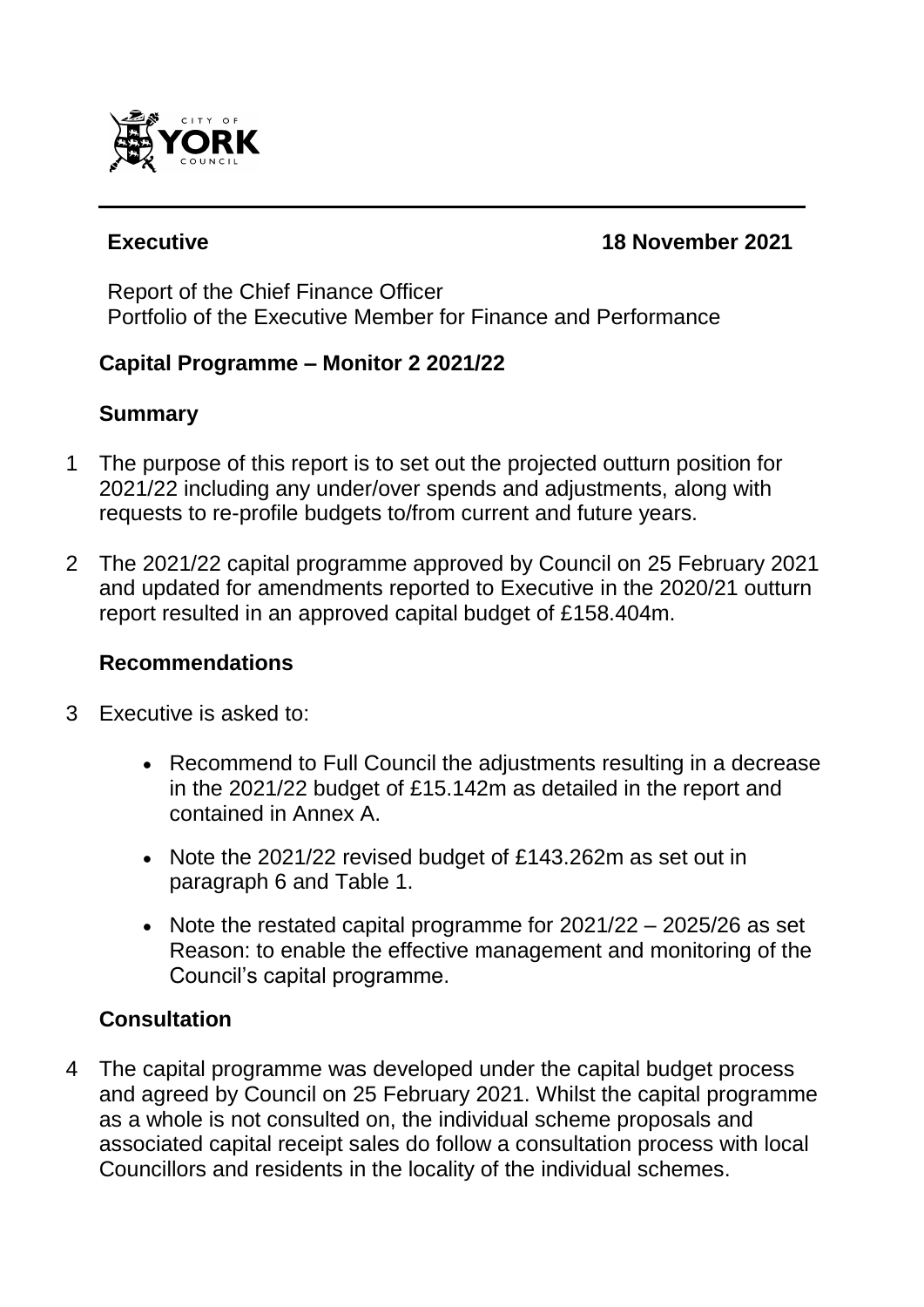## **Summary of Key Issues**

- 5 A decrease of £15.142m is detailed in this monitor resulting in a revised capital programme for 2021/22 of £143.262m. There is an increase of £4.402m in 2021/22 and a re-profiling of budgets to future years totalling £19.544m. The majority of this re-profiling is due to delays in schemes such as Highways, Bridge Maintenance and Flood Alleviation schemes to match latest expected expenditure profiles and re-profiling of Basic Need grant funding.
- 6 Table 1 outlines the variances reported against each portfolio area and a summary of the key exceptions and implications on the capital programme are highlighted in the paragraphs that follow.

| <b>Department</b>                                  | <b>Current</b><br><b>Approved</b><br><b>Budget</b> | Projected<br><b>Outturn</b> | <b>Adjustme</b><br>nt | <b>Reprofile</b> | <b>Total</b><br><b>Variance</b> | Paragraph<br><b>Ref</b>  |
|----------------------------------------------------|----------------------------------------------------|-----------------------------|-----------------------|------------------|---------------------------------|--------------------------|
|                                                    | £m                                                 | £m                          | £m                    | £m               | £m                              |                          |
| Children's services                                | 24.303                                             | 13.092                      | 3.713                 | (14.294)         | (11.211)                        | $7 - 24$                 |
| <b>Adult Social Care</b>                           | 2.297                                              | 2.297                       | $\blacksquare$        | $\blacksquare$   | $\blacksquare$                  | $\overline{\phantom{a}}$ |
| <b>Housing &amp; Community</b><br>Safety           | 42.128                                             | 42.649                      | 0.521                 |                  | 0.521                           | $25 - 29$                |
| Transport, Highways &<br>Environment               | 60.879                                             | 56.765                      | 0.506                 | (4.620)          | (4.114)                         | $30 - 36$                |
| <b>Property Services</b>                           | 16.760                                             | 16.760                      | ۰                     | $\blacksquare$   | ٠                               | $\overline{\phantom{a}}$ |
| <b>Community Stadium</b>                           | 2.066                                              | 2.066                       |                       |                  |                                 |                          |
| FM & Buildings                                     | 1.911                                              | 1.911                       |                       |                  |                                 | $37 - 38$                |
| <b>ICT</b>                                         | 2.625                                              | 2.475                       | (0.150)               | $\blacksquare$   | (0.150)                         | $39 - 42$                |
| <b>Customer &amp; Corporate</b><br><b>Services</b> | 2.409                                              | 2.209                       | (0.200)               |                  | (0.200)                         |                          |
| Communities, Culture &<br><b>Public Realm</b>      | 3.026                                              | 3.038                       |                       |                  |                                 | 43                       |
| <b>Total</b>                                       | 158.404                                            | 143.262                     | 4.402                 | (19.544)         | (15.142)                        |                          |

**Table 1 Capital Programme Forecast Outturn 2021/22**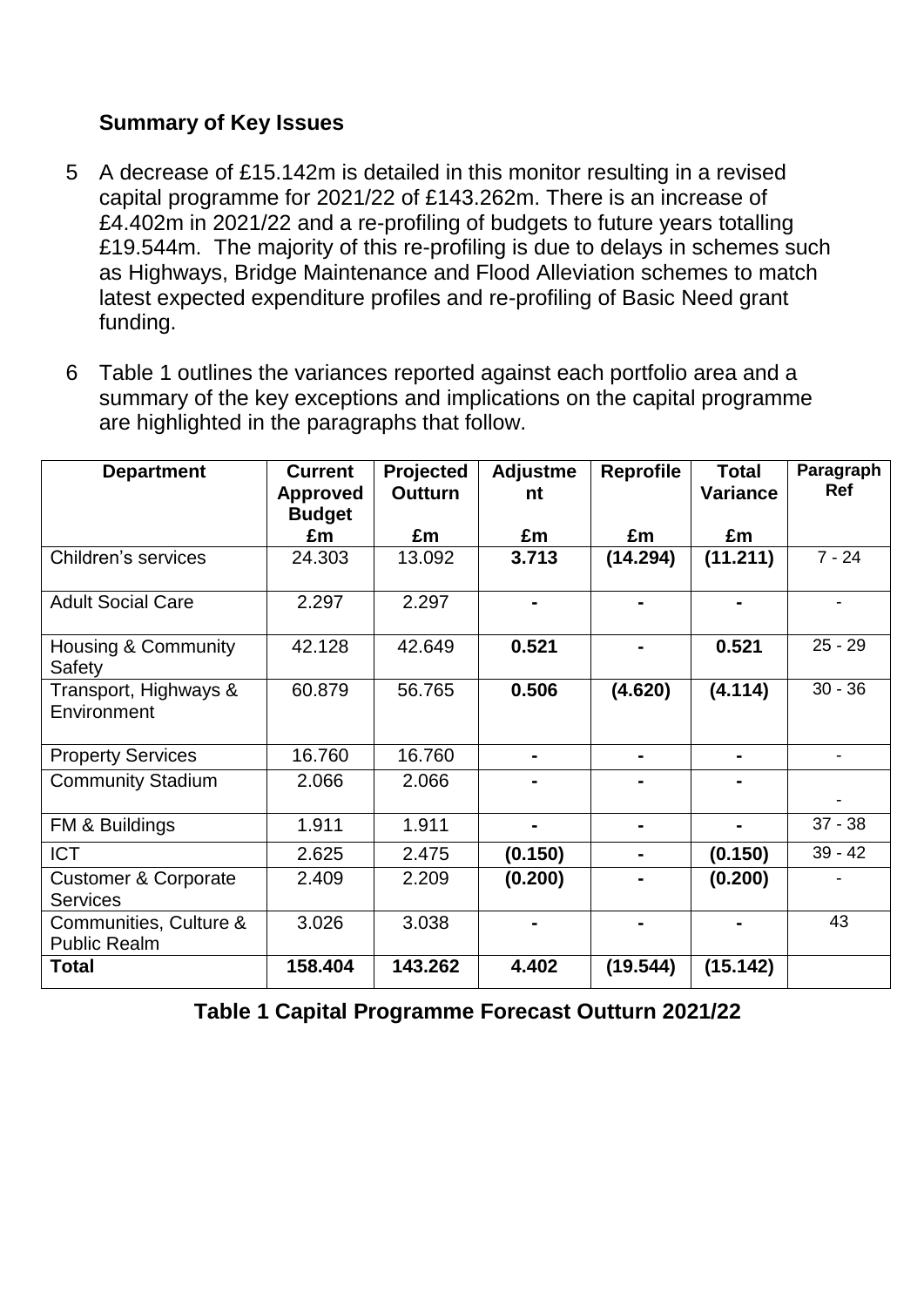## **Analysis**

## **Children, Education & Communities**

7 Amendments to this area of the capital programme have resulted in a reduction of £11.211m in 2021/22.

| <b>Scheme</b>                                                 | <b>Amendment</b> | 21/22<br>£m    | 22/23<br>£m | <b>Further</b><br>Details-<br>Paragraph<br>ref |
|---------------------------------------------------------------|------------------|----------------|-------------|------------------------------------------------|
| <b>NDS Devolved Capital</b>                                   | Adjustment       | 0.231          |             | 19                                             |
| <b>DfE</b> Maintenance                                        | Adjustment       | 2.103          |             | $8 - 10$                                       |
| <b>Basic Need</b>                                             | Adjustment       | 0.433          |             | $8 - 10$                                       |
| <b>Basic Need</b>                                             | Re-profile       | (9.000)        | 9.000       | 12                                             |
| Fulford School Expansion Phase 1 and 2                        | Re-profile       | (2.500)        | 2.500       | 11                                             |
| Applefields extension work                                    | Adjustment       | 0.250          | 0.515       | $8 - 10$                                       |
| Danesgate extension                                           | Adjustment       | $\blacksquare$ | 1.900       | $8 - 10$                                       |
| Expansion & improvement of facilities for<br>pupils with SEND | Re-profile       | (0.500)        | 0.500       | 20                                             |
| Schools essential building work                               | Re-profile       | (1.308)        | 1.308       | $16 - 18$                                      |
| Schools essential mechanical &<br>electrical work             | Re-profile       | (1.239)        | 1.239       | $16 - 18$                                      |
| <b>Improving School accessibility</b>                         | Adjustment       | 0.330          |             |                                                |

- 8 The current approved budget for the main Basic Need scheme in the programme is £9.564m. However the effect of the paper at Executive on 20th May 2021 regarding Applefields and Danesgate needs reflecting in the programme. A scheme was approved at this meeting for additional teaching and office accommodation at Applefields over two years, costing £250k in 2021/22 and £515k in 2022/23.
- 9 Also approved was a scheme being developed at Danesgate to reorganise the existing site to accommodate students with a range of different needs including PRU students and EHCP students with SEMH needs at a budgeted cost of £1.900m. This scheme is currently being planned for summer 2022.
- 10 Both of these schemes were planned and approved to be fully funded from Basic Need, however following an announcement from the DfE an additional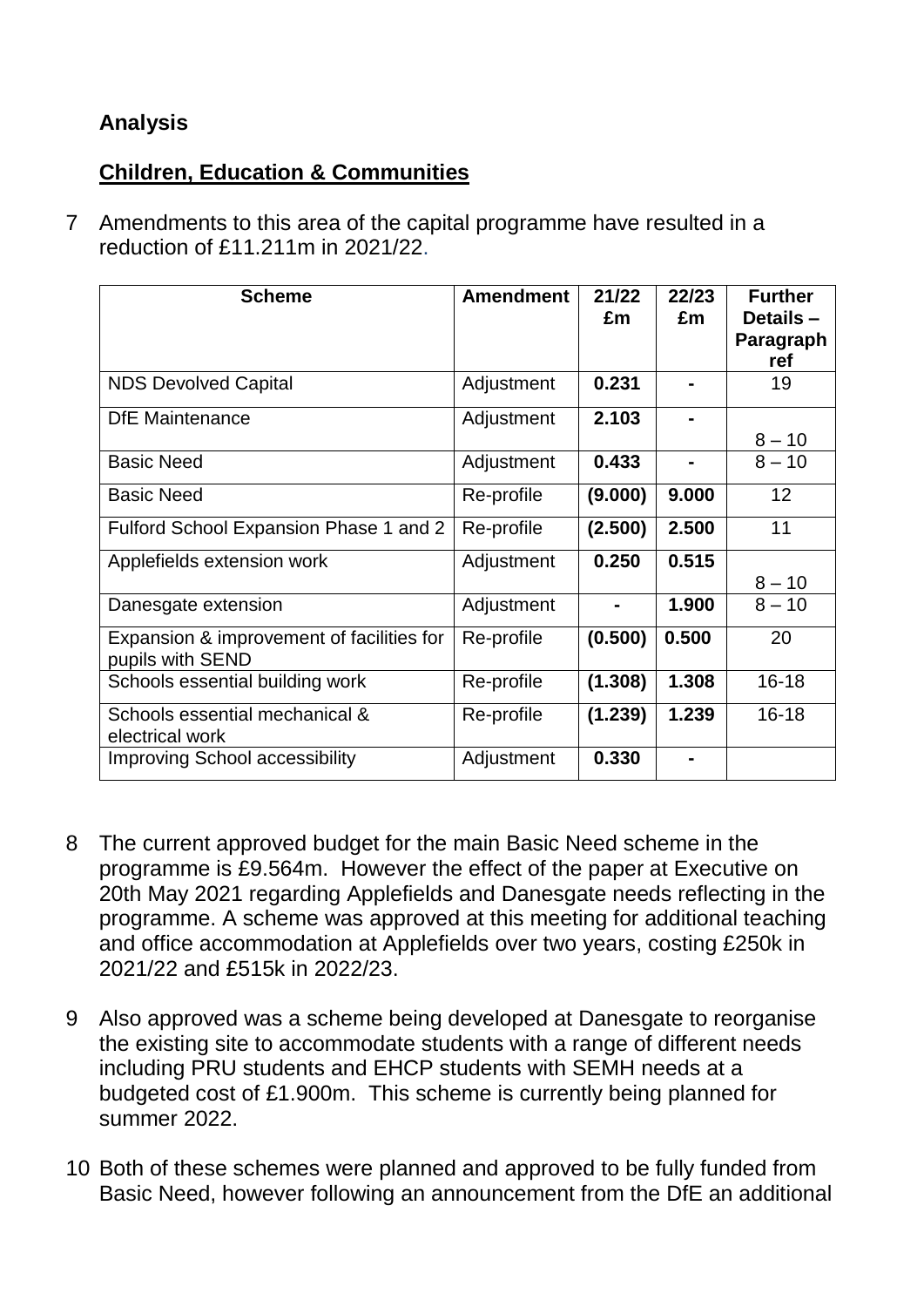SEND capital grant of £627k has been allocated and received which can now be allocated to these schemes as a replacement for the equivalent amount of Basic Need funding.

- 11 Other amendments to this scheme are to add in an amount of £33k of Section 106 relevant to a minor scheme and to transfer back from the Fulford scheme £400k of Basic Need due to the receipt of Section 106 funding which can be used to part-fund the Fulford scheme.
- 12 As no further work is expected in 2021/22 it is proposed to re-profile £9.000m of this into 2022/23. This leaves an amount of just under £1m in the main Basic Need budget for 202122, to deal with any additional urgent requirements before the year-end, for example if additional resources are required to supplement the SEND expansion of Facilities scheme as a result of the Inclusion Review
- 13 A further amendment to the scheme has been made in 2022/23 to reflect confirmation of an amount of new Basic Need funding announced for this year. The addition of a total of £6.205m represents the additional funding announced net of an assumption already included in the programme.
- 14 The major expansion scheme at Fulford School has been delayed due to the requirement to ensure all planning conditions were fulfilled before the contractor is able to begin on site. The main contract work has not yet begun therefore the spend profile needs to be adjusted. At this stage an amount of £2.500m is proposed to be re-profiled to 2022/23.
- 15 The Southbank All Weather Pitch is complete with only final payments outstanding.
- 16 A significant number of schemes have been carried out over the summer of 2021 within the School Condition and Maintenance programme, including many schemes postponed from 2020 due to the Covid pandemic. A major scheme to upgrade kitchen and dining-room facilities has been carried out mainly over the summer at Huntington School with completion scheduled for the October half-term.
- 17 Other major schemes which have been carried out over the summer or will be completed at October half-term include: Clifton Green Primary (a major programme of works, including toilet replacement, a further phase of rewiring, and pipework replacement); Dringhouses Primary (window and door replacement together with improvements to the main entrance); Ralph Butterfield Primary (roof works and minor drainage improvements); St Mary's Primary (kitchen refurbishment); St Pauls Primary (roof works and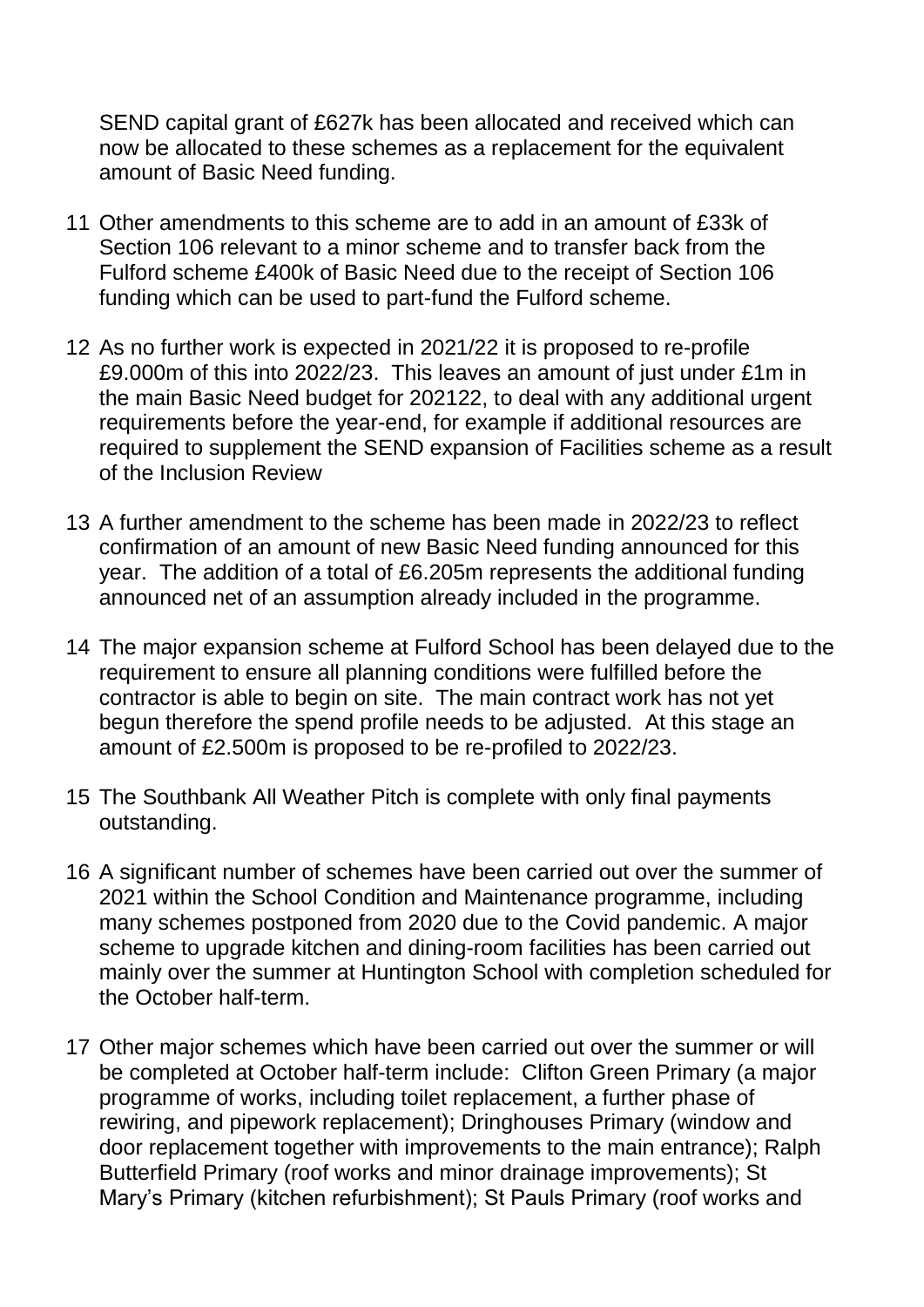rewiring); St Paul's Nursery (door and window replacement), Stockton-on Forest Primary (heating pipework), and various smaller works at a number of other schools in the city.

- 18 As most schemes are now complete or nearing completion it is clear that there is an overall underspend on the maintenance programme. It is therefore proposed to re-profile the majority of this underspend into 2022/23 to add to the available funding for planning the 2022/23 programme. Across the two LA funded Maintenance schemes in the programme this is a total of £2.547m.
- 19 The LA has received £231k of Devolved Formula Capital Grant for 2021/22 which needs adding into the programme.
- 20 An additional grant of £627k for the expansion of SEND provision has been allocated by the Department for Education and received in 2021/22. This is added into the programme at this monitor and has been used to contribute to the schemes at Applefields and Danesgate reported above.
- 21 There is unlikely to be a significant amount of further spend in 2021/22 in the SEND facilities scheme therefore it is proposed to re-profile £877k into 2022/23, part to contribute to the scheme at Danesgate reported on earlier in this report.
- 22 The work at All Saints to improve accessibility is being progressed. This has now been combined with urgent boiler works which have been funded by contributions from the Diocese and the school together with a small amount of maintenance funding.

#### **Maintenance Schemes for 2022/23**

- 23 School maintenance schemes for 2022/23 are currently being planned. At this stage the Directorate is working within an overall funding amount of approximately £3.250m, based on an assumption of the 2022/23 Condition and Maintenance allocation from the DfE and the available underspend from 2021/22 reported above. A number of schemes have previously received member approval as part of previous years planning but were unable to proceed due to lack of funding. Many of these are expected to be part of the 2022/23 programme.
- 24 It is possible that some new emerging issues may be deemed a higher priority as part of this planning round and permission is sought for officers to have delegated authority (perhaps in consultation with the Executive Member for Children and Young People) to substitute new schemes where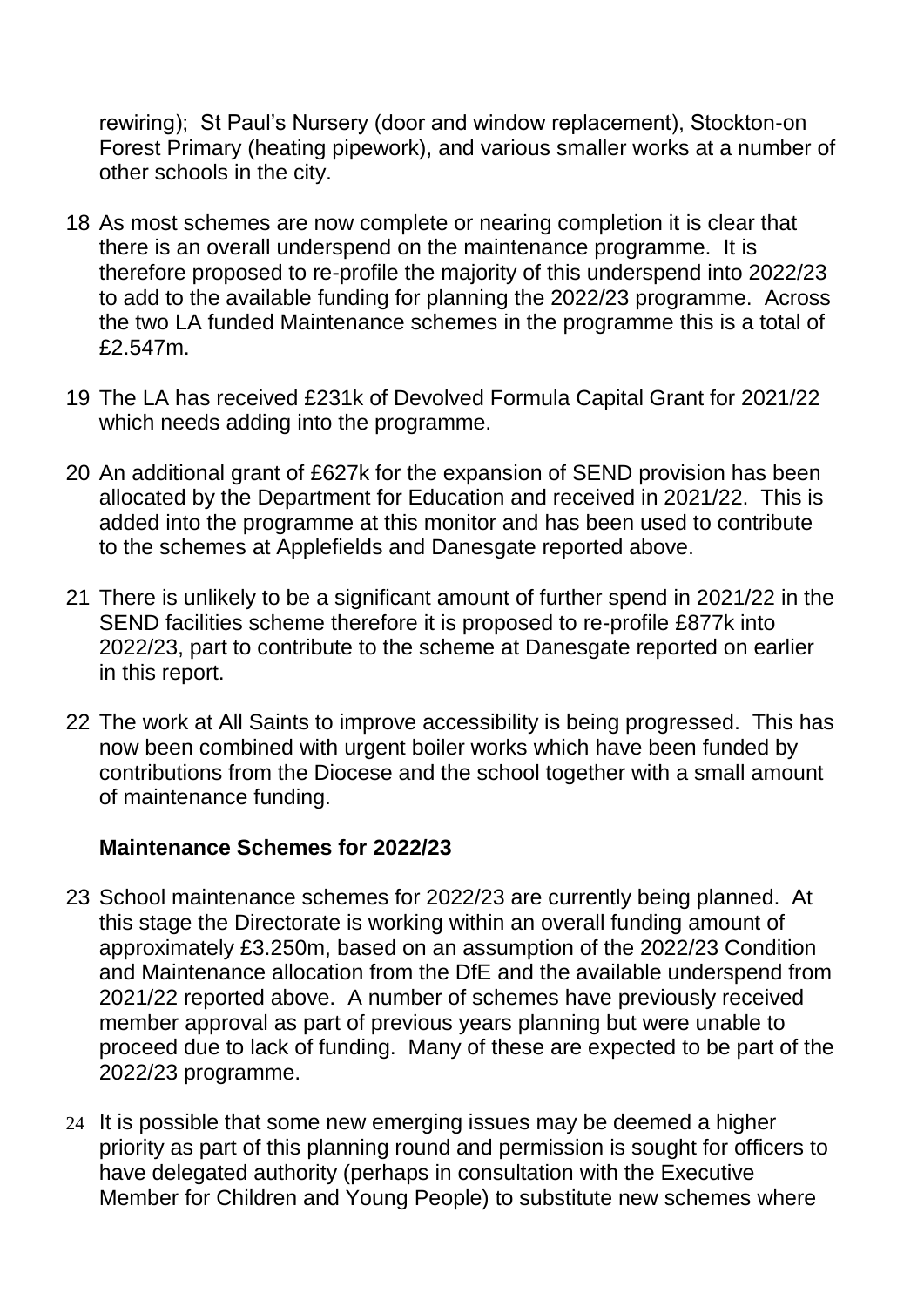this is felt to be required. All decisions will be made based on being affordable within the overall funding available.

### **Housing & Community Safety**

- 25 There are no variances to disclose as part of this report. Updates on progress across schemes in this area are summarised below.
- 26 Capital works across the LA housing stock is going well as Covid controls have reduced, with 135 homes receiving works via our current Tenants Choice programme as well as 71 homes receiving remedial works to deal with standing water in sub-floor areas, and a further 27 properties fully modernised through the Void scheme. Voids have increased this year and as such an additional sub-contractor has now been appointed to assist our in-house team deal with this workload to ensure that the properties are repaired to a lettable standard in the shortest time possible.
- 27 Within the Housing delivery programme an update was provided to Executive on 14th October 2021 on the Housing Delivery Programme including the successful bid of £2.429m from the One Public Estate Brownfield Land Release Fund, to cover the abnormal costs of developing the Ordnance Lane site.
- 28 Work on Lowfield Green is progressing well despite some delays related to national material and labour shortages. Phase 3, comprising of 18 mixed tenure apartments for over 55s and a large area of public space and play area, completes on 8th October 2021 with new residents due to move in throughout October and November. Phase 4 is expected to complete this financial year and will provide a further 35 family homes for social rent, shared ownership and market sale. The final phase is due to complete in late summer 2022.
- 29 The Shared Ownership Programme is nearing an end with 64 of the 65 properties now purchased. In quarter 2 we purchased 4 shared ownership properties and sold equity shares in 3 of these properties. In addition, we have seen the first tenant fully staircase, and now owns 100% of their property. The budget for this scheme is modelled on 50% of each home being funded by the HRA and resources from Homes England funding. The matched funding is received as a capital receipt when the purchaser buys an equity share of the property, as such the receipts from the sale of the 3 shared ownership homes, totalling £512k are required to be reinvested back in to the programme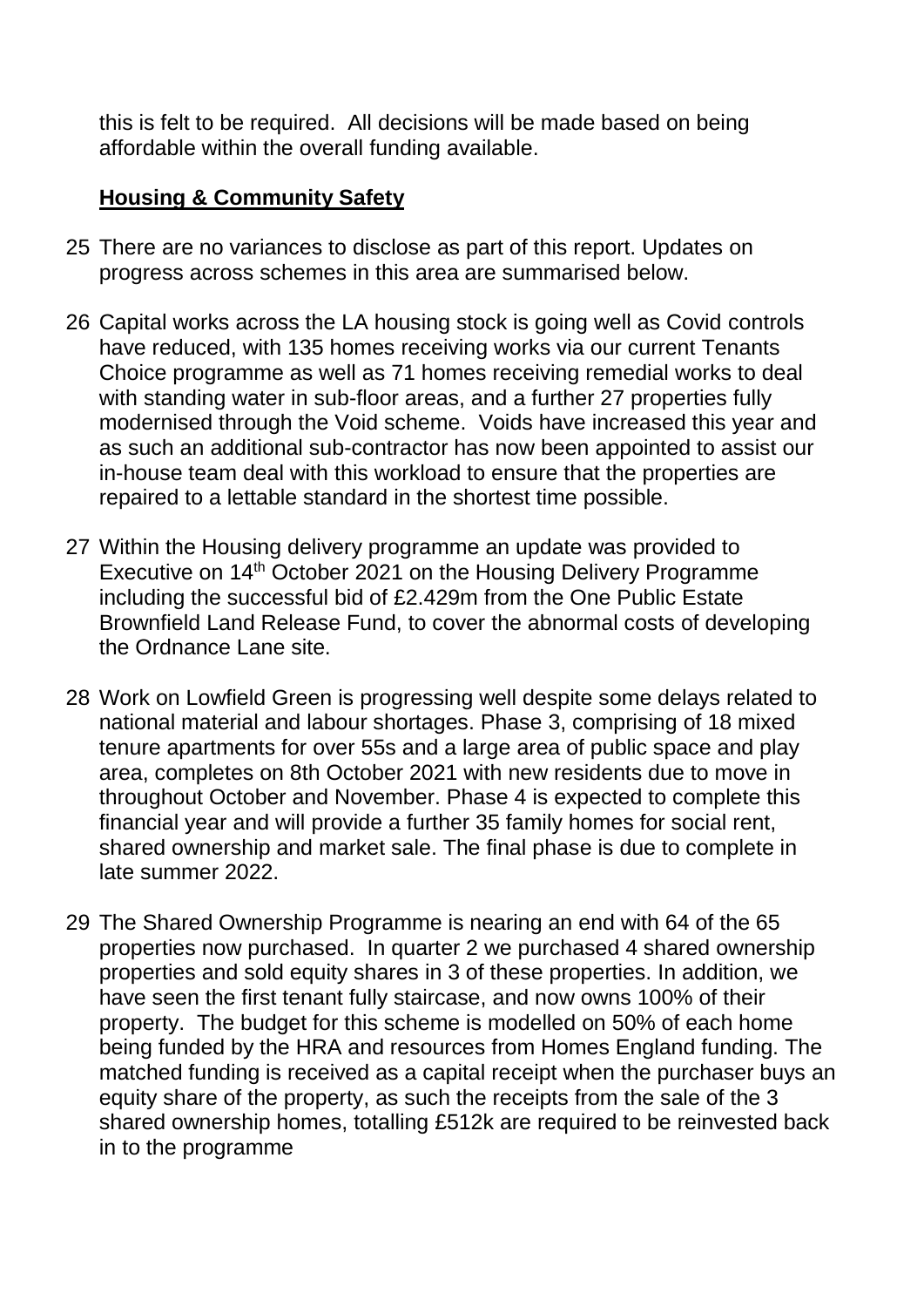## **Transport, Highways & Environment**

30 Amendments to this area of the capital programme have resulted in a reduction of £4.114m in 2021/22.

| <b>Scheme</b>                                                | <b>Amendment</b> | 21/22<br>£m | 22/23<br>£m    | <b>Further</b><br>Details-<br>Paragraph<br>ref |
|--------------------------------------------------------------|------------------|-------------|----------------|------------------------------------------------|
| <b>Highways Schemes</b>                                      | Adjustment       | (1.300)     |                | $31 - 32$                                      |
| <b>Highways Schemes</b>                                      | Re-profile       | (0.920)     | 0.920          | $31 - 32$                                      |
| Drainage Investigation and Renewal                           | Re-profile       | (0.150)     | 0.150          |                                                |
| Local Transport Plan (LTP)                                   | Adjustment       | 1.751       |                |                                                |
| <b>Hyper Hubs</b>                                            | Adjustment       | (0.323)     |                |                                                |
| <b>Haxby Station</b>                                         | Adjustment       | 0.650       |                |                                                |
| TCF - Tadcaster Road Improvements                            | Re-profile       | (0.050)     | 0.050          |                                                |
| <b>Flood Scheme Contributions</b>                            | Re-profile       | (1.500)     | 1.500          | 33                                             |
| Wayfinding                                                   | Adjustment       | (0.122)     |                |                                                |
| EV Charging Asset Replacement                                | Adjustment       | (0.150)     | $\blacksquare$ |                                                |
| <b>Essential Bridge Maintenance</b>                          | Re-profile       | (1.100)     | 1.100          |                                                |
| <b>Flood Alleviation Schemes incl</b><br><b>Germany Beck</b> | Re-profile       | (1.100)     | 1.100          |                                                |

- 31 Within the Highways scheme £920k has been re-profiled in relation to surface dressing works which cannot be completed in 21/22 due to the requirement for more extensive pre patching and surface water related repairs to be completed first. £650k has also been transferred from Highways to a new scheme at Haxby Station as agreed at Executive on 30<sup>th</sup> September. A total of £400k DfT grant and £250k CYC funds have been used to establish this scheme.
- 32 Additional grant funding of £500k has been awarded within the LTP scheme. This is additional funding for the TSAR programme awarded to CYC by DfT following a successful bid. This will be used to upgrade pedestrian crosses across the city.
- 33 Funds of £1.5m within the Flood scheme have been re-profiled to 22/23. This is due to these being CYC contributions to wider flood schemes so the timescale is not wholly determined by CYC.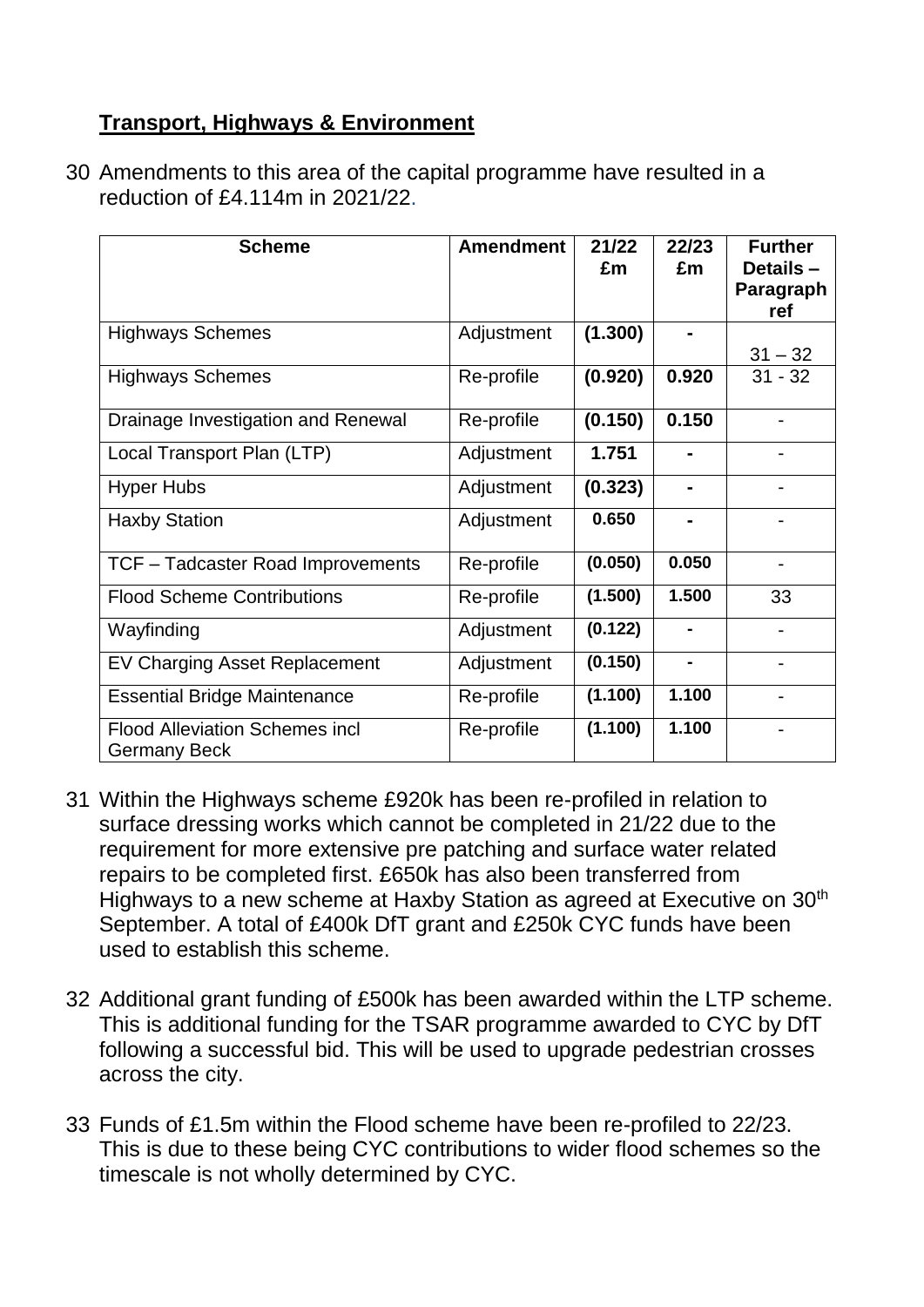34 The Lendal Bridge scheme delivery will now not be completed in 21/22 due to preparatory scoping works still to complete.

# **Property Services**

- 35 The delivery of the Guildhall project continued through Q2 with a number of significant project milestones being achieved: the site crane was dismantled and removed from site; and the majority of the scaffold has been removed from the exterior of the building, revealing the conservation and repair works to the riverside elevations. The quality of this work is a testament to the specialists employed to deliver the conservation packages. This is a complex project and there has been a requirement for additional works and essential repairs, when the actual condition of the existing building has been exposed, some in accordance with the contract, but with other elements at additional cost. The site works continued throughout the period, although there were some Covid related impacts in the early part of the summer.
- 36 Members are aware of the previously reported delays, and there has been further delay in securing utility connections from statutory undertakers. Some additional fit-out works for the incoming tenant (at their cost) have also been added into the contract. The project team are working closely with the contractor to manage these impacts and details of the delay and the associated additional costs will be reported in the next quarter's update. The project is now progressing well towards completion, but with finishing works and commissioning of services now extending into early 2022

# **FM & Buildings**

- 37 Phase 2 of the refurbishment works at the Registry Office was delayed in 20/21 largely due to the pandemic. Design work is being finalised and work is expected to be completed in 21/22
- 38 Work on the Crematorium waiting room refurbishment was delayed in 20/21 due to the pandemic. A modular building solution has been identified and installation is expected to be completed before the end of March 2022.

# **Customer & Corporate Services - IT**

39 Since monitor 1, the procurement process to secure a new Managed Service provider has concluded and the phased work programme to implement the significant infrastructure technology refresh has been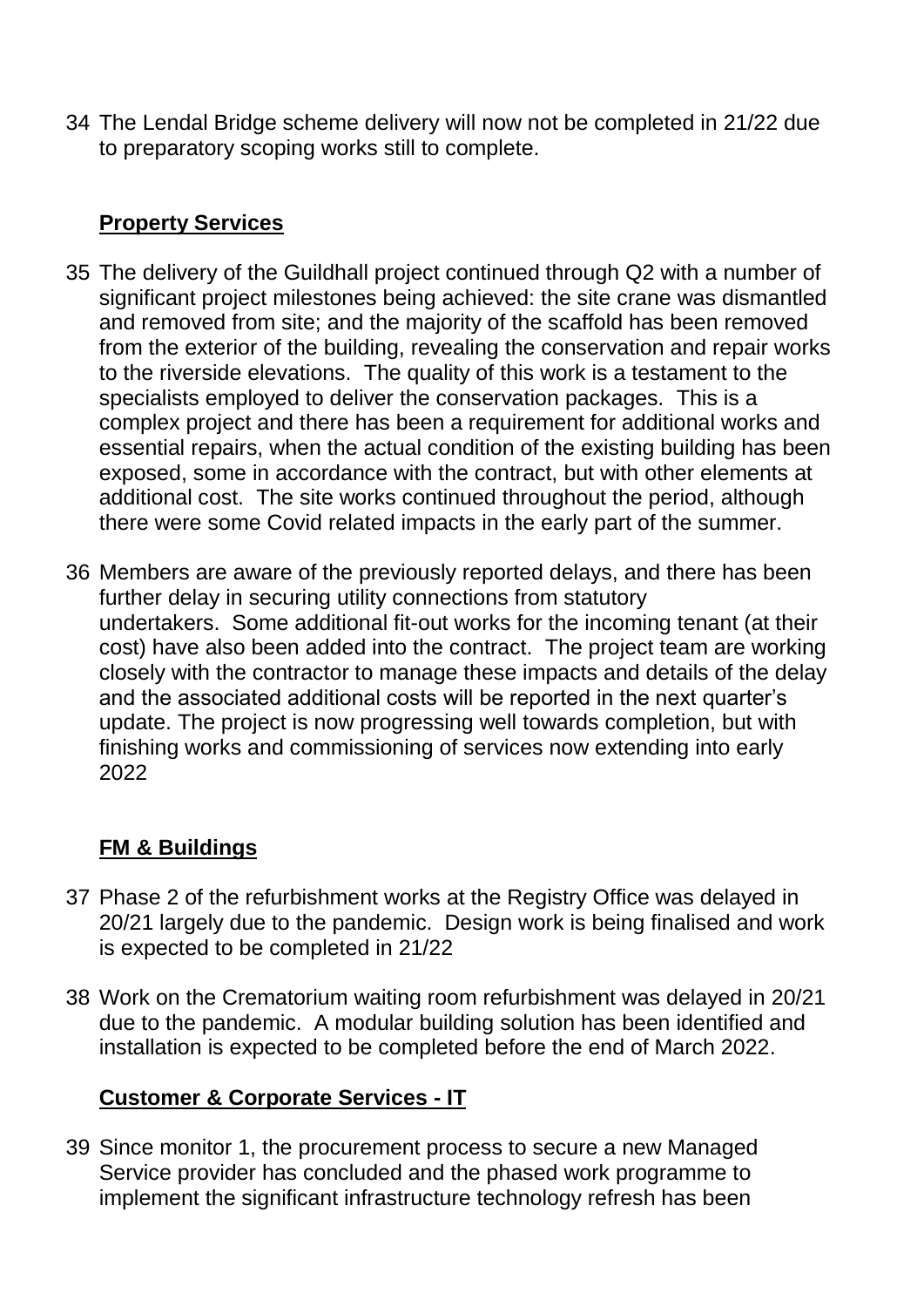initiated. The first phase includes the upgrade and replacement of our WIFI platform which is essential to enable and support the Working as One programme, and was a key requirement of the tender process

- 40 Our new MSA provider has taken early positive action to secure the required equipment and resources which means that we are able to deliver significant elements of this important refresh within this financial year. This will require an early drawdown of identified and planned capital from the 5 year ICT Development Plan rolling programme of work and total capital expenditure in 21/22 is now forecast to be £3.655m
- 41 Work continues on the drive to support all staff working flexibly and at home due to the pandemic and this will be further developed by the cross Directorate project, Working as One, which will support new ways of working over the coming months
- 42 Work also continues to further develop and expand the cities digital connectivity landscape that is providing the city's residents, communities and businesses access to enhanced broadband services both within our more rural communities and suburban areas through the multiple programmes that the service is working within

## **Communities, Culture & Public Realm**

43 It is proposed to transfer the current balance on the Haxby Library Replacement scheme (£734k) into the main Library Investment scheme. This will facilitate the management of all library improvement and expansion works under one budget with flexibility to manage resources between the schemes to best effect. The first priority will be the replacement of Haxby Library, with the work on the major scheme to develop the new library in Clifton carrying on alongside this scheme.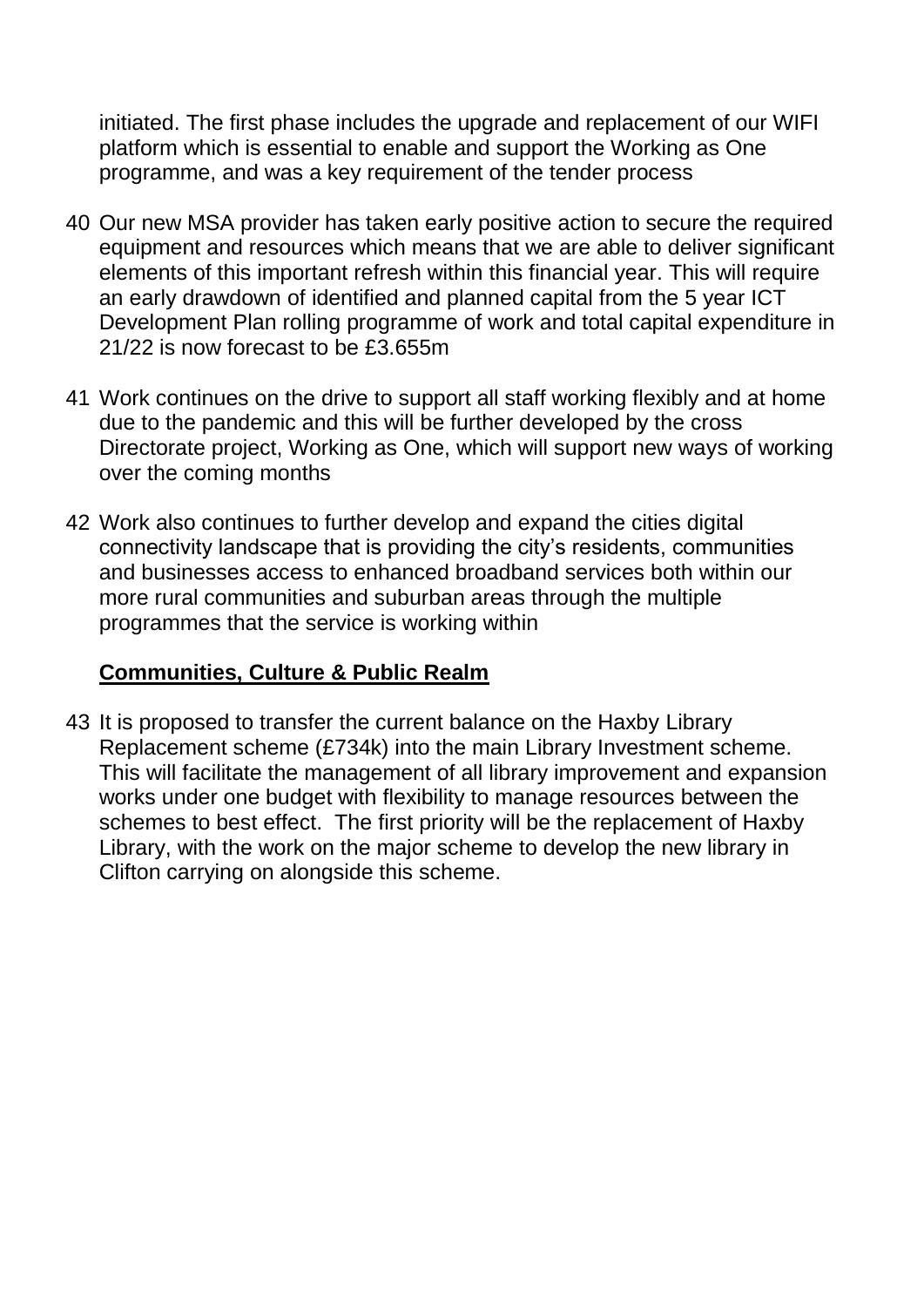## **Summary**

44 As a result of the changes highlighted above the revised 5 year capital programme is summarised in Table 2.

| <b>Gross Capital</b>                               | 2021/22 | 2022/23 |         | 2023/24 2024/25 | 2025/26 | <b>Total</b> |
|----------------------------------------------------|---------|---------|---------|-----------------|---------|--------------|
| Programme                                          |         |         |         |                 |         |              |
|                                                    | £m      | £m      | £m      | £m              | £m      | £m           |
| Childrens services                                 | 13.092  | 22.129  |         |                 |         | 35.221       |
| <b>Adult Social Care</b>                           | 2.297   | 0.638   | 0.660   | 0.682           | 0.705   | 4.982        |
| <b>Housing &amp; Community</b><br>Safety           | 42.649  | 48.694  | 42.318  | 33.544          | 32.104  | 199.309      |
| Transport, Highways &<br>Environment               | 56.765  | 37.902  | 35.988  | 37.400          | 14.240  | 182.295      |
| <b>Property Services</b>                           | 16.760  | 0.578   | 38.749  | 0.250           | 0.250   | 56.587       |
| Community Stadium                                  | 2.066   |         |         |                 |         | 2.066        |
| <b>FM &amp; Buildings</b>                          | 1.911   | 0.750   | 0.400   | 0.250           | 0.250   | 3.561        |
| <b>ICT</b>                                         | 2.475   | 2.190   | 2.070   | 2.070           | 2.920   | 11.725       |
| <b>Customer &amp; Corporate</b><br><b>Services</b> | 2.209   | 0.400   | 0.200   | 0.200           | 0.200   | 3.209        |
| Communities, Culture &<br><b>Public Realm</b>      | 3.038   | 2.000   |         |                 |         | 5.038        |
| <b>Revised Programme</b>                           | 143.262 | 115.281 | 120.385 | 74.396          | 50.669  | 503.993      |

#### **Table 2 Revised 5 Year Capital Programme Funding the 2021/22 – 2025/26 Capital Programme**

45 The revised 2021/22 capital programme of £143.262m is funded from £42.121m of external funding and £101.141m of internal funding. Table 3 shows the projected call on resources going forward.

|                                     |         |        | 2021/22 2022/23 2023/24 2024/25 2025/26 |        |        | <b>Total</b> |
|-------------------------------------|---------|--------|-----------------------------------------|--------|--------|--------------|
|                                     | £m      | £m     | £m                                      | £m     | £m     | Em           |
| <b>Gross Capital Programme</b>      |         |        | 143.262 115.281 120.385                 | 74.396 | 50.669 | 503.993      |
| Funded by:                          |         |        |                                         |        |        |              |
| <b>External Funding</b>             | 42.121  | 48.821 | 31.446                                  | 29.366 | 9.055  | 160.809      |
| <b>Council Controlled Resources</b> | 101.141 | 66.460 | 88.939                                  | 45.030 | 41.614 | 343.184      |
| <b>Total Funding</b>                |         |        | 143.262 115.281 120.385                 | 74.396 | 50.669 | 503.993      |

## **Table 3 – 2021/22 –2025/26 Capital Programme Financing**

46 The Council controlled figure is comprised of a number of resources that the Council has ultimate control over. These include Right to Buy receipts, revenue contributions, supported (government awarded) borrowing, prudential (Council funded) borrowing, reserves (including Venture Fund) and capital receipts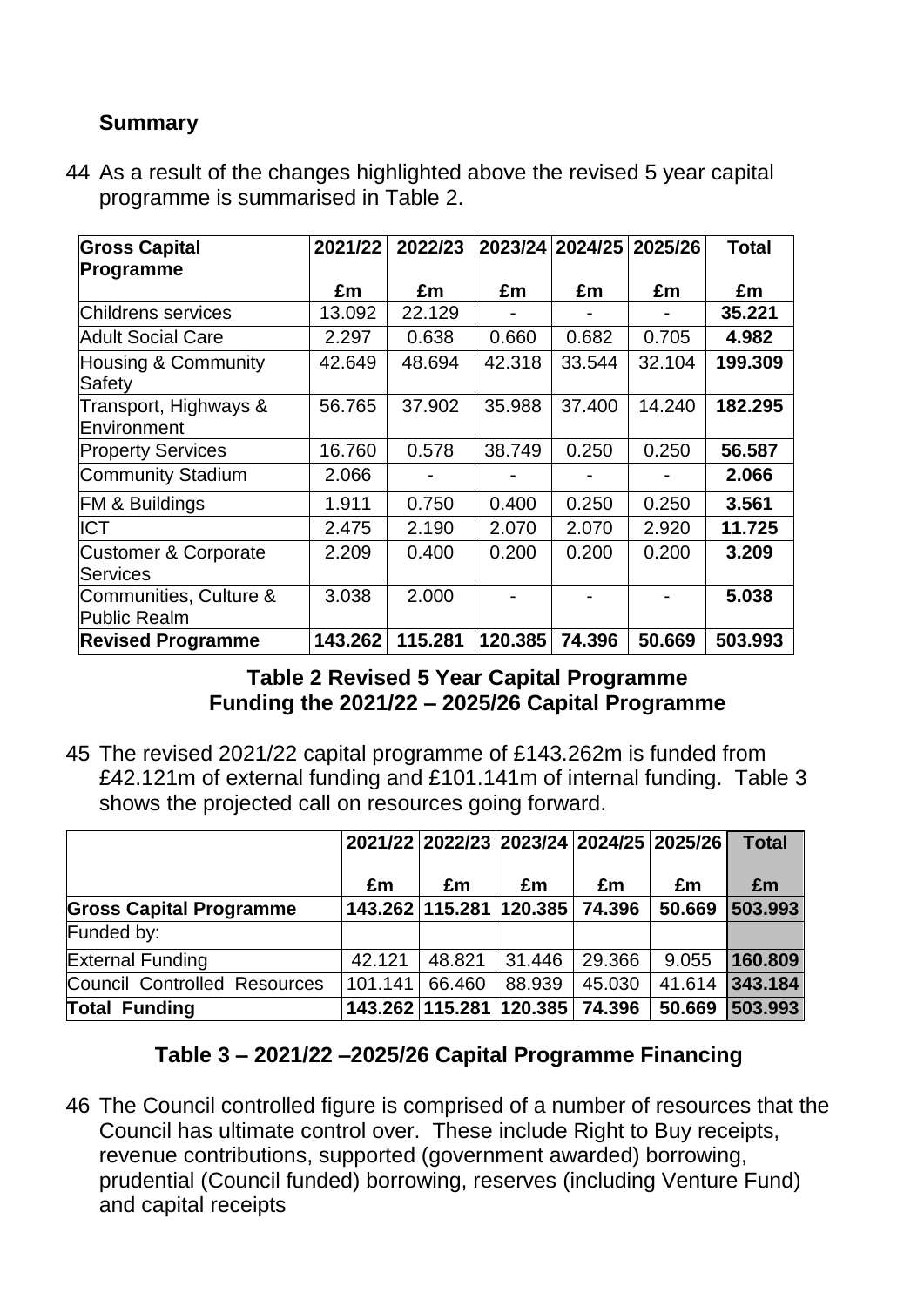47 In financing the overall capital programme the Chief Finance Officer will use the optimum mix of funding sources available to achieve the best financial position for the Council. Therefore an option for any new capital receipts would be to use these to replace assumed borrowing, thereby reducing the Councils' borrowing levels and associated revenue costs.

# **Council Plan**

48 The information contained in this report demonstrates progress in achieving the priorities set out in the Council Plan.

## **Implications**

- 49 This report has the following implications:
	- **Financial** are contained throughout the main body of the report
	- **Human Resources (HR)** There are no HR implications as a result of this report
	- **One Planet Council/ Equalities**  The capital programme seeks to address key equalities issues that affect the Council and the public. Schemes that address equalities include the Disabilities Support Grant, the Schools Access Initiative, the Community Equipment Loans Store (CELS) and the Disabilities Discrimination Act (DDA) Access Improvements. All individual schemes will be subject to Equalities Impact Assessments
	- **Legal Implications -** Whilst this report itself does not have any legal implications, the schemes within the capital programme will themselves will be in receipt of legal advice where necessary
	- **Crime and Disorder -** There are no crime and disorder implications as a result of this report.
	- **Information Technology –** The information technology implications are contained within the main body of the report,
	- **Property -** The property implications of this paper are included in the main body of the report which covers the funding of the capital programme from capital receipts.
	- **Other –** There are no other implications

## **Risk Management**

50 There are a number of risks inherent in the delivery of a large scale capital programme. To mitigate against these risks the capital programme is